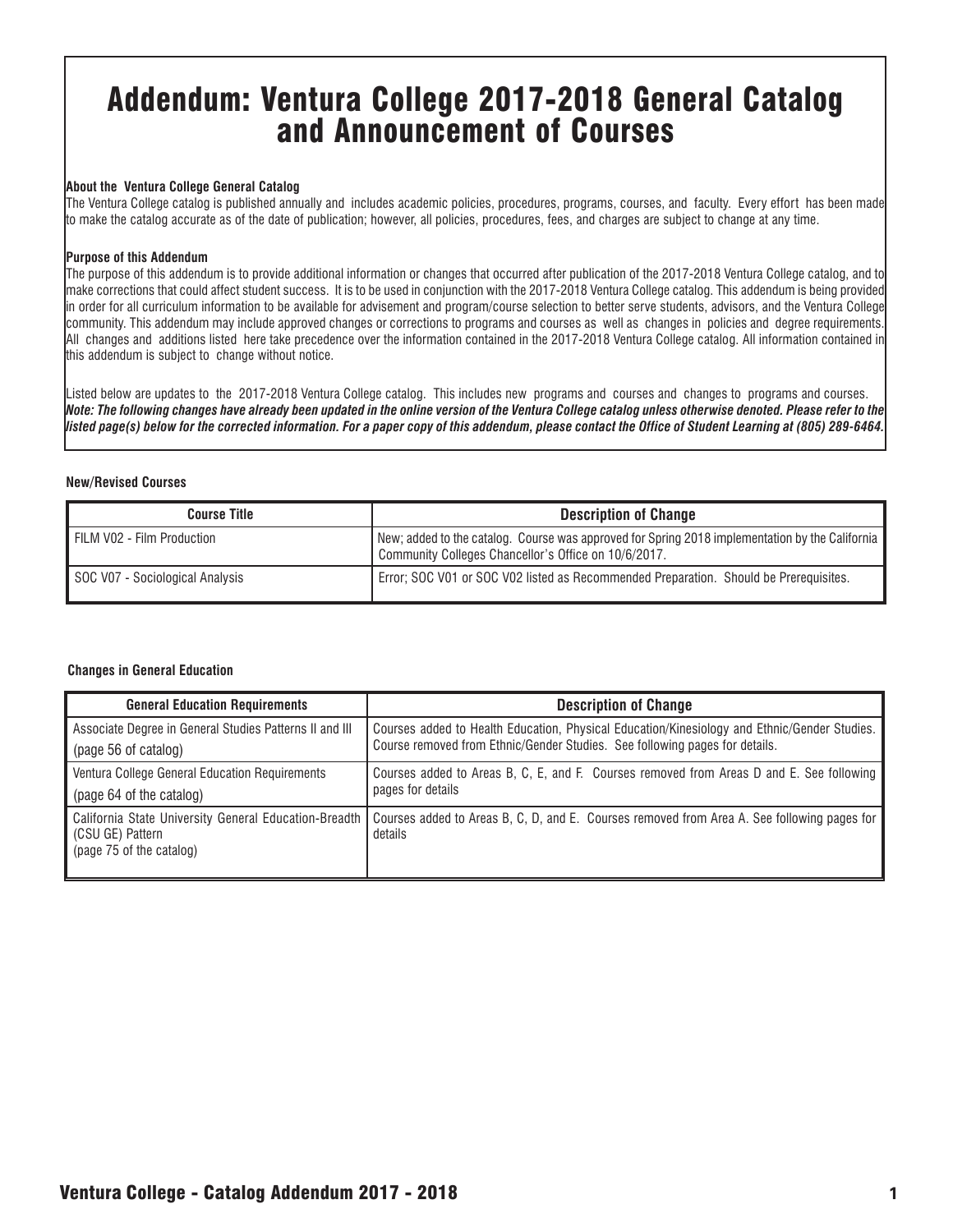### FILM

This evolving program offers training in Film and Electronic Media providing students with the tools needed for careers in the film industry. There are opportunities in film production, editing, audio, media writing, and motion graphics. An Associate in Science for Transfer Degree in Film is currently being developed for students to work towards a four year degree.

#### COURSE DESCRIPTIONS

#### FILM V02 - FILM PRODUCTION 3 Units

*Recommended Preparation: FILM V01 Hours: 2 lecture, 4 laboratory weekly*

This course is an introduction to the film and video production process including scripting, story boarding, pre-production planning, budgeting, casting, shooting, lighting, sound, and editing in both studio and location settings. Students will write, produce, direct and edit a personal project and participate in group assignments and projects.

*Field Trips may be required. Formerly FILM 02. Transfer credit: CSU.*

### SOCIOLOGY

Sociology is the scientific study of human behavior in groups and the social forces that influence that behavior. The Sociology program offers a diverse curriculum in an effort to provide students with the tools necessary to comprehend their social world, using sociological theory and methodology to focus on the building blocks of the social structure and culture. The program includes courses that explore how social institutions play integral roles in our society, how class, race, ethnicity, and gender interact with these fundamental social institutions, the inequalities that exist in society, the importance of norms and values, the deviations therein, and the origins of social problems, their potential solutions, and the challenge to the status quo. Upon completion of a sociology course, the student will have a greater understanding of her/his part in the social world, enhancing interpersonal relationships and relationships to the social structure.

#### COURSE DESCRIPTIONS

#### SOC V07 - SOCIOLOGICAL ANALYSIS **3** Units

*Prerequisite: SOC V01 or SOC V02*

*Hours: 3 lecture weekly* This course offers an overview of how sociologists make systematic observations of the social world. The methods used in conducting social science research, from hypothesis development to analysis of collected data, will be presented. Students will actively participate in conducting studies

that focus on current social issues. *Formerly Soc 7. Transfer credit: CSU; UC.*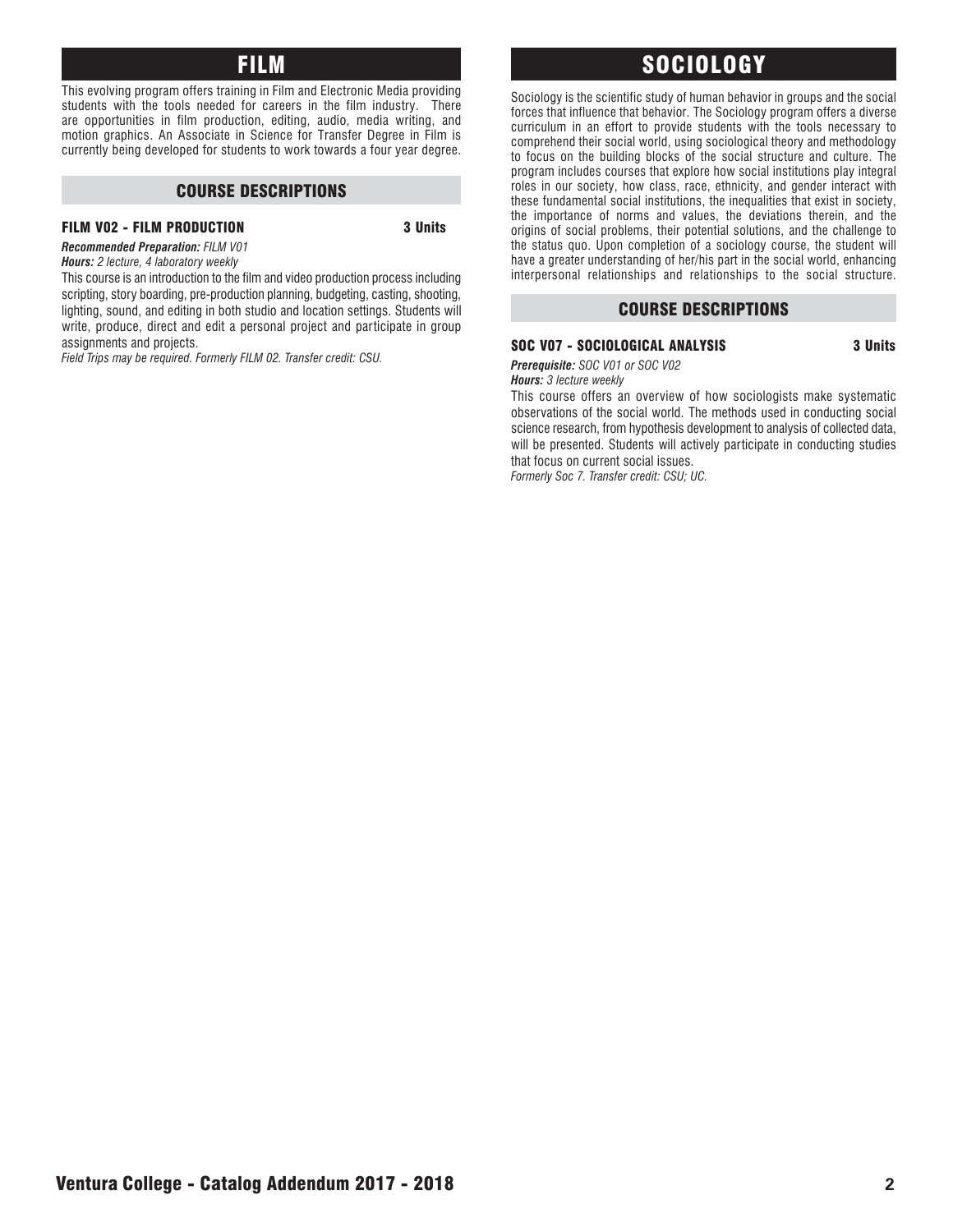# Associate Degree in General Studies Patterns II and III

#### AA in General Studies Pattern II

This pattern is intended for students who are planning to transfer to a four-year university in high-unit majors or where completion of CSU GE-Breadth or IGETC is **not** appropriate or advisable. (See **www.assist.org** or a VC counselor for guidance). Independent or out-of-state universities may also fall in this category.

- **1. Select and complete courses from the general education of a transfer institution to include, at a minimum, the following Title 5 requirements:**
	- Natural Sciences (3 units)
	- Social and Behavioral Sciences (3 units)
	- Arts and Humanities (3 units)
	- Language and Rationality–English Composition (3 units)
	- Communication and Analytical Thinking (3 units)

#### AA in General Studies Pattern III

This pattern is intended for students who are planning to transfer to a California public four-year university (UC or CSU) and plan to use the CSU GE-Breadth or IGETC to fulfill their lower division general education.

- Complete CSU GE-Breadth (page 75) or IGETC (page 84)

*Note: Students who complete CSU GE-Breadth or IGETC need to apply for GE certification in the Counseling Office and may be able to apply for a Certificate of Achievement.* 

#### **2. Complete local graduation requirements to include:**

- **Health Education** (one course/no unit minimum): **CD** V24; **COUN** V01; **EAC** V01, **EMT** V01; **HED** V01, V20, V24, V70, V71, V73, V76, V87, V95, V97; **HS** V10; **KIN** V80.
- **Physical Education/Kinesiology** (one course/no unit minimum): **CJ** V11A; **DANC** V03, V04, V10A, V10B, V10C, V10D, V13A, V13B, V13C, V13D, V14, V15A, V15B, V15C, V15D, V23, V27, V29A, V29B, V29C, V29D, V30A, V30B, V30C, V30D, V50A, V50B, V50C, V50D; **EAC** V21, V26; **ICA** V02, V03, V04, V05, V06, V07, V08, V13, V14, V15, V16, V17, V18, V19, V20, V22, V23, V24, V25, V30A, V30B, V31A, V31B, V36, V69; **KIN** V02, V03, V04, V06, V10, V12, V14, V16, V18, V19, V20, V21, V22, V23, V24, V26, V28, V34, V40A, V40B, V42A, V42B, V44A, V44B, V46A, V46B, V48A, V48B, V50A, V50B, V52, V70A, V70B, V72, V73, V74A, V74B, V76A, V76B; **THA** V14.
- **Ethnic/Gender Studies:** (A minimum of 3 units):**AES** V01, V02A, V02B, V10, V11, V12, V20, V21A, V21B, V22, V23, V24, V40A, V40B, V41, V42A, V42B, V61, V63, V65, V66, V67; **ANTH** V02, V04, V06; **ART** V02C, V03, V07, V08, V09; **CD** V05; **CHST** V01, V02, V24; **CJ** V03; **COMM** V12; **ENGL** V33, V34, V35, V36A, V36B, V133, V134, V135, V136A, V136B; **GEOG** V02; **HIST** V02A, V02B, V03A, V03B, V04B, V05A, V05B, V10A, V10B, V12, V13, V14A, V14B, V15, V17, V21; **MUS** V03, V07; **POLS** V11, V14; **PSY** V30; **SOC** V03, V04, V24.

#### **3. Choose an area of emphasis.**

- Complete a minimum of **18 units in the chosen area of emphasis** with a grade of "C" or better or "P" if the course is taken on a "pass-no pass" basis (Title 5, § 55063). *Even though a grade of "P" is allowed, it is recommended that students complete all their area of emphasis coursework for a letter grade (A, B, or C). Note: Universities have limitations on the number of units that can be taken "pass-no pass" and therefore it is strongly recommended that students take all area of emphasis coursework for a letter grade (A, B, or C).*
- Complete a minimum of **6 of the 18 units within a single discipline**.
- Select courses that fulfill major preparation requirements for the chosen transfer institution. CSU and UC articulation can be found at www.assist.org. Other articulation can be found in the Student Services and/or Academic Affairs Office. If no articulation exists with the intended transfer institution, you may obtain guidance from recruitment counselors, the transfer institution's departmental advisors in your major, and/or their catalog/website.
- 4. **Complete a minimum of 60 transferable units.**
- 5. **Complete competency requirements in Math and English** (see page 51 for options in meeting competencies).

*NOTE: Courses used to fulfill the CSU GE-Breadth or IGETC requirements in Mathematical and Written Communication or English Composition will fulfill this requirement.*

- 6. **Complete requirements in scholarship** (2.0 minimum cumulative degree-applicable GPA).
- 7. **Complete residency requirements.** *Students must complete at least 12 semester units in residence at Ventura College in order to receive a degree from Ventura College. The same policy applies to all colleges in the district: a minimum of 12 semester units must be completed at the college granting the degree.*
- 8. **Apply for the degree in the Counseling Office by stated deadline dates.**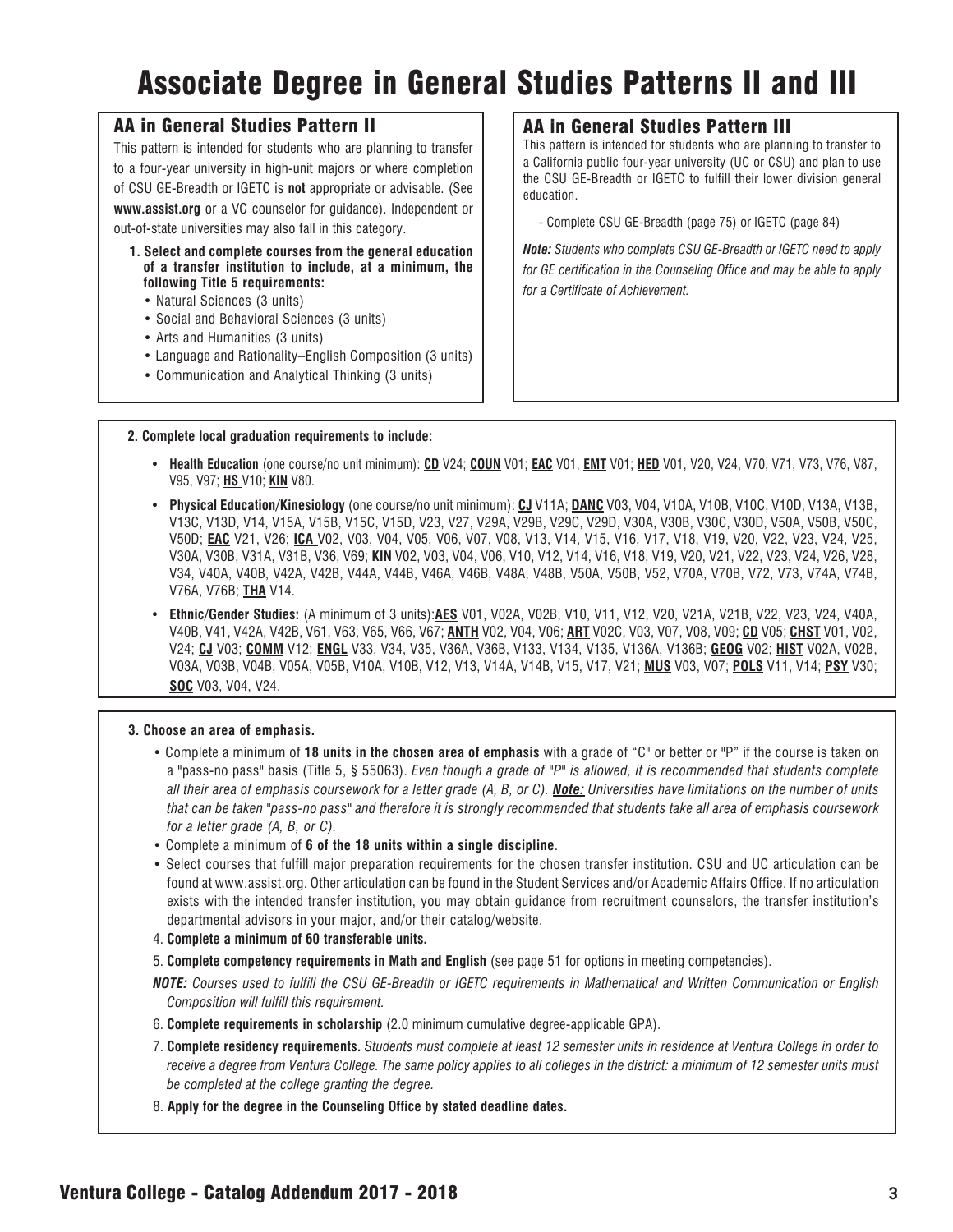# Ventura College General Education Requirements

### Applies to Associate Degrees in General Studies Pattern I and all Associate Degrees in Specific Majors

All Students pursuing the Associate Degree (AA) in General Studies Pattern I, must complete this General Education plan in its entirety as part of their degree requirements. Students completing an Associate Degree in a specific major (AA/AS) listed on page 53 (for example: Automotive Technology or Child Development) must complete areas A-E below (but not F) of this General Education plan. Area F is only required for General Studies Pattern I majors. A minimum of 60 degree-applicable units is required for the Associate Degree in General Studies Pattern I. See page 54 for all degree requirements.

**A. NATURAL SCIENCES** *(a minimum of 6 semester units with ONE course from area A1 Biological Science & ONE course from area A2 Physical Science)*

- **1. BIOLOGICAL SCIENCE: AG** V06**; ANAT** V01; **ANPH** V01; **ANTH** V01, V01L, V35, V35L; **BIOL** V01, V01L, V03, V04, V10, V12, V14, V18, V23, V29, V29L, V30, V42; **BIOT** V18, V30, V42; **CJ** V35, V35L; **ESRM** V01, V10, V14, V22, V23; **MICR** V01; **PHSO** V01; **PSY** V03.
- **2. PHYSICAL SCIENCE: AST** V01, V01L; **CHEM** V01A, V01AL, V01B, V01BL, V12A, V12AL, V12B, V12BL, V20, V20L, V21, V21L, V30, V30L; **ESRM** V02, V11; **GEOG** V01, V01L, V05; **GEOL** V02, V02L, V03, V03L, V07, V09, V11, V21; **PHSC** V01; **PHYS** V01, V02A-V02AL, V02B-V02BL, V03A-V03AL, V03B-V03BL, V04-V04L, V05-V05L, V06-V06L.

**B. SOCIAL & BEHAVIORAL SCIENCES** *(a minimum of 6 semester units with ONE course from area B1 American History/Institutions and ONE course from area B2 Social and Behavioral Sciences)*

- **1. AMERICAN HISTORY/INSTITUTIONS: AES** V02A, V02B, V22, V40A, V40B, V63; **HIST** V02A, V02B, V03A, V03B, V04B, V05A, V05B, V07A, V07B, V12, V16, V17; **POLS** V01, V03.
- **2. SOCIAL AND BEHAVIORAL SCIENCES: AES** V01, V02A, V02B, V11, V20, V21A, V21B, V22, V23, V24, V40A, V40B, V41, V42A, V42B, V61, V63; **AG** V12; **ANTH** V02, V03, V04, V05, V06, V07, V35, V35L, V36; **BUS** V30; **CD** V02, V03, V05, V27; V61; **CHST** V01, V02, V24; **CJ** V01, V02, V03, V19, V28, V30, V35, V35L, V49; **COMM** V12; V15, V16; **COUN** V02; **ECON** V01A, V01B; **ESRM** V03; **GEOG** V02, V06, V08; **HIST** V01A, V01B, V02A, V02B, V03A, V03B, V04A, V04B, V05A, V05B, V07A, V07B, V08, V10A, V10B, V12, V13, V14A, V14B, V15, V16, V17, V18A, V18B, V21, V30; **HMSV** V50; **POLS** V01, V02, V03, V04, V05, V09, V10, V11, V12, V14, V15, V16, V17, V18; **PSY** V01, V02, V05, V07, V15, V25, V29, V30, V31; **SOC** V01, V02, V03, V04, V05, V07, V13, V24, V31.

#### **C. HUMANITIES** *(a minimum of 6 semester units with ONE course from area C1. Fine/Performing Arts and ONE course from area C2. Humanities)*

- **1. FINE/PERFORMING ARTS: AES** V10, V12, V65, V66, V67; **ART** V01, V02A, V02B, V02C, V03, V04, V05, V06, V07, V08, V09, V11A, V12A, V13A, V19, V50A, V51A, V58A; **DANC** V01, V02; **ENGL** V29A, V29B; **FILM** V01; **MUS** V01, V03, V06, V07, V08, V09A, V09B; **PHOT** V01, V02, V07; **THA** V01, V02A, V05A, V05B, V06A, V06B, V20, V22A, V22B, V28, V29, V30A, V31A, V31B.
- **2. HUMANITIES: AES** V01, V02A, V02B, V12, V40A, V40B, V41, V42A, V42B, V61, V63; **ANTH** V04; **COMM** V05; **ENGL** V01B, V10, V11A, V15, V16, V18, V21A, V21B, V22A, V22B, V23, V26, V30, V31, V33, V34, V35, V36A, V36B, V133, V134, V135, V136A, V136B; **FREN** V01, V02; **GERM** V01, V02, V51A; **HIST** V01A, V01B, V03A, V03B, V05A, V05B, V13, V14A, V14B, V15, V17, V18A, V18B, V30; **IDS** V08; **ITAL** V01, V02; **JAPN** V01, V02; **MUS** V07; **PHIL** V01, V02, V03A, V03B, V04, V06A, V06B, V09, V10; **SL** V10A, V10B, V10C; **SPAN** V01, V02, V03, V03S, V04, V04S; **THA** V30A, V31A.
- **D. LANGUAGE & RATIONALITY** *(a minimum of 6 semester units with ONE course from area D1 English Composition and ONE course from area D2 Communication/Analytical Thinking)*
	- **1. ENGLISH COMPOSITION: ENGL** V01A (also meets English Competency)
	- **2. COMMUNICATION/ANALYTICAL THINKING: BUS** V17; **COMM** V01, V03, V10, V15; **CS** V11, V13, V15, V17, V30, V40, V42; **DRFT** V03; **ENGL** V01B, V01C, V05, V06A; **MATH** V03, V04, V05, V12, V13B, V19, V20, V21A, V21B, V21C, V22, V23, V35, V38, V40, V44, V46, V52; **PHIL** V04, V05; **PSY** V04.

**E. HEALTH AND PHYSICAL EDUCATION/KINESIOLOGY** *(a minimum of ONE course from area E1 Health Education and ONE course from area E2 Physical Education. There is no unit minimum)*

- **1. HEALTH EDUCATION: CD** V24; **COUN** V01; **EAC** V01; **EMT** V01; **HED** V01, V20, V24, V70, V71, V73, V76, V87, V95, V97; **HS** V10; **KIN** V80.
- **2. PHYSICAL EDUCATION/KINESIOLOGY: CJ** V11A; **DANC** V03-V50D; **EAC** V21, V26; **ICA** V02-V69; **KIN** V02-V76B; **THA** V14.

**F. ETHNIC/GENDER STUDIES** *(A minimum of 3 semester units.) For General Studies Majors ONLY (Patterns I, II, and III); NOT required for other degrees.*

**AES** V01, V02A, V02B, V10, V11, V12, V20, V21A, V21B, V22, V23, V24, V40A, V40B, V41, V42A, V42B, V61, V63, V65, V66, V67; **ANTH** V02, V04, V06; **ART** V02C, V03, V07, V08, V09; **CD** V05; **CHST** V01, V02, V24; **CJ** V03; **COMM** V12; **ENGL** V33, V34, V35, V36A, V36B, V133, V134, V135, V136A, V136B; **GEOG** V02; **HIST** V02A, V02B, V03A, V03B, V04B, V05A, V05B, V10A, V10B, V12, V13, V14A, V14B, V15, V17, V21; **MUS** V03, V07; **POLS** V11, V14; **PSY** V30; **SOC** V03, V04, V24.